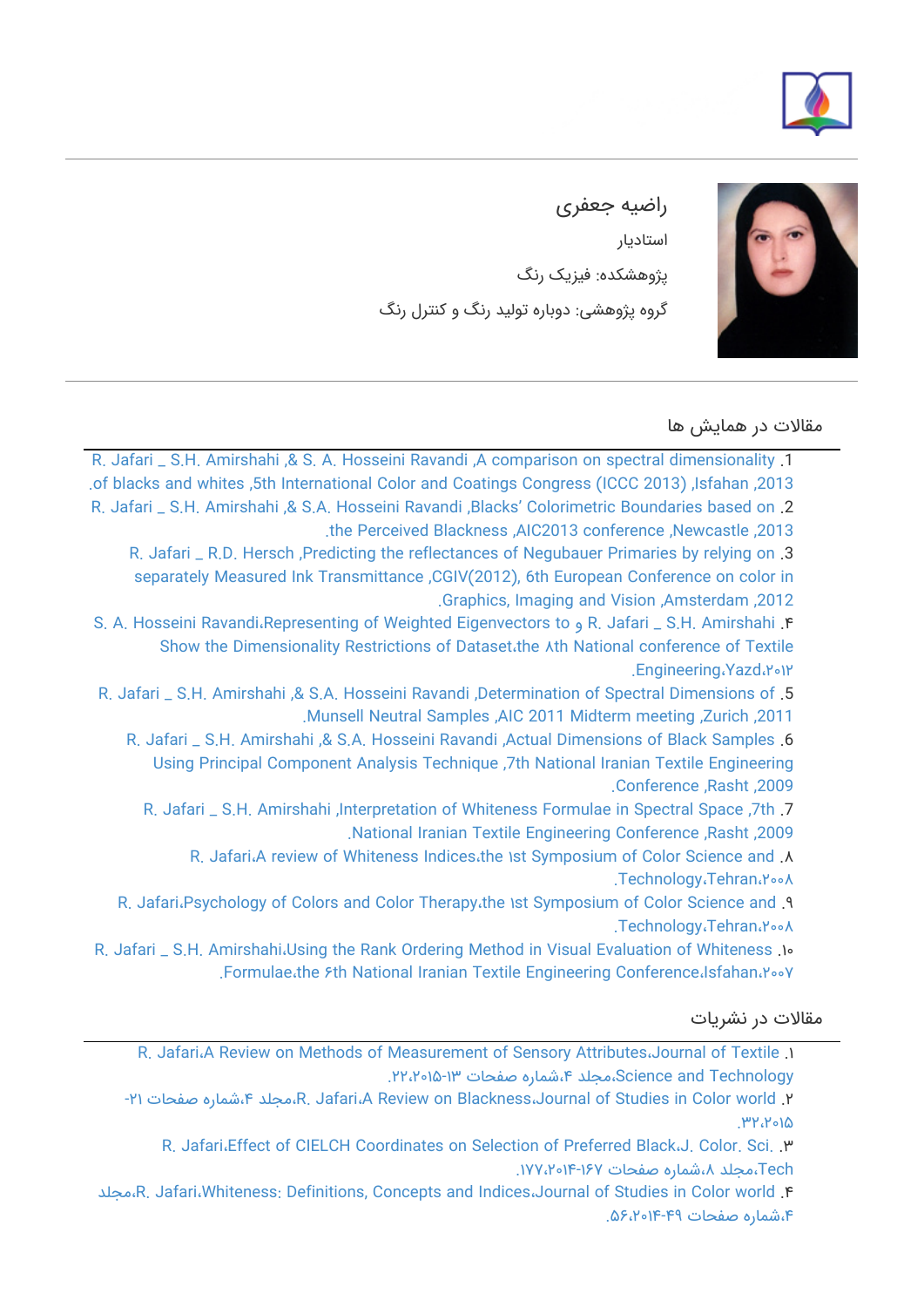[S. Shirahmad Haghighi , R. Jafari , M. Hosseinnezhad،Investigating of Colorimetric](https://faculty.icrc.ac.ir/razieh-jafari/fa/articlesInPublications/850/investigating-of-colorimetric-characteristics-of-anthocyanin-dyes-applied-in-dye-sensitized-solar-cells) .۵ [مجلد،Characteristics of Anthocyanin Dyes Applied in Dye-Sensitized Solar Cells،J. Color. Sci. Tec](https://faculty.icrc.ac.ir/razieh-jafari/fa/articlesInPublications/850/investigating-of-colorimetric-characteristics-of-anthocyanin-dyes-applied-in-dye-sensitized-solar-cells) [،۱۵شماره ،۲شماره صفحات .۸۵،۲۰۲۱-۷۹](https://faculty.icrc.ac.ir/razieh-jafari/fa/articlesInPublications/850/investigating-of-colorimetric-characteristics-of-anthocyanin-dyes-applied-in-dye-sensitized-solar-cells)

M. Hosseinnezhad, K. Gharanjig, R. Jafari, H. Imani، Green Dyeing of Woolen Yarns with weld . S [مجلد،.and Madder natural Dyes in the Presences of Biomordant،J. Prog. Color Colorants Coat](https://faculty.icrc.ac.ir/razieh-jafari/fa/articlesInPublications/831/green-dyeing-of-woolen-yarns-with-weld-and-madder-natural-dyes-in-the-presences-of-biomordant) [،۱۴شماره صفحات .۴۵،۲۰۲۱-۳۵](https://faculty.icrc.ac.ir/razieh-jafari/fa/articlesInPublications/831/green-dyeing-of-woolen-yarns-with-weld-and-madder-natural-dyes-in-the-presences-of-biomordant)

[M. Omidinezhad , R. Jafari , M. Nasiri،Effect of Color Contrast on Readability،Journal of](https://faculty.icrc.ac.ir/razieh-jafari/fa/articlesInPublications/846/effect-of-color-contrast-on-readability) .۷ [world Color in Studies،مجلد ،۸شماره ،۴شماره صفحات .۱۱،۲۰۱۹-۱](https://faculty.icrc.ac.ir/razieh-jafari/fa/articlesInPublications/846/effect-of-color-contrast-on-readability)

[K, Gharanjig،A Study on Colorimetric Attributes of Natural Fibers Dyed with Natural و R. Jafari](https://faculty.icrc.ac.ir/razieh-jafari/fa/articlesInPublications/845/a-study-on-colorimetric-attributes-of-natural-fibers-dyed-with-natural-colorants) .۸ [.۷۴،۲۰۱۸-۶۳ صفحات شماره،۱ شماره،۸ مجلد،Colorants،Journal of Studies in Color world](https://faculty.icrc.ac.ir/razieh-jafari/fa/articlesInPublications/845/a-study-on-colorimetric-attributes-of-natural-fibers-dyed-with-natural-colorants)

[M. Shahmohamadi،Evaluation of Performance of Uchida Whiteness Formula in CIE و R. Jafari](https://faculty.icrc.ac.ir/razieh-jafari/fa/articlesInPublications/849/evaluation-of-performance-of-uchida-whiteness-formula-in-cie-modified-tinting-region) .۹ [.۲۰۱۷، ۳۴-۲۳ صفحات شماره،۱ شماره،۱۱ مجلد،Modified Tinting Region،J. Color. Sci. Tech](https://faculty.icrc.ac.ir/razieh-jafari/fa/articlesInPublications/849/evaluation-of-performance-of-uchida-whiteness-formula-in-cie-modified-tinting-region)

[R. Jafari , F. Ameri , N. Khalili،Effect of some appearance factors on blackness perception of](https://faculty.icrc.ac.ir/razieh-jafari/fa/articlesInPublications/848/effect-of-some-appearance-factors-on-blackness-perception-of-automotive-finishes-from-the-customer-viewpoint) .۱۰ [۱۹۳-۱۸۵ صفحات شماره،۱۰ مجلد،automotive finishes from the customer viewpoint،J. Color. Sci. Tech](https://faculty.icrc.ac.ir/razieh-jafari/fa/articlesInPublications/848/effect-of-some-appearance-factors-on-blackness-perception-of-automotive-finishes-from-the-customer-viewpoint) [.۲۰۱۶،](https://faculty.icrc.ac.ir/razieh-jafari/fa/articlesInPublications/848/effect-of-some-appearance-factors-on-blackness-perception-of-automotive-finishes-from-the-customer-viewpoint)

[R. Jafari،Effect of Normal Distribution of Dataset on Spectral Dimensions of Blacks،J. Color.](https://faculty.icrc.ac.ir/razieh-jafari/fa/articlesInPublications/847/effect-of-normal-distribution-of-dataset-on-spectral-dimensions-of-blacks) .۱۱ [Tech .Sci،مجلد ،۹شماره صفحات .۱۷۵،۲۰۱۵-۱۶۹](https://faculty.icrc.ac.ir/razieh-jafari/fa/articlesInPublications/847/effect-of-normal-distribution-of-dataset-on-spectral-dimensions-of-blacks)

[F. Talavar , A. Soleimani , Gorgani , M. Ghahari\\_ R. Jafari,Water-based ink-jet ink based on](https://faculty.icrc.ac.ir/razieh-jafari/fa/articlesInPublications/864/water-based-ink-jet-ink-based-on-nano-ni-and-sb-doped-tio2-prepared-for-printing-on-ceramics) .12 [nano Ni and Sb doped TiO2 prepared for printing on ceramics,J. Asian Ceram. Soc.,,Vol. 9,pp.](https://faculty.icrc.ac.ir/razieh-jafari/fa/articlesInPublications/864/water-based-ink-jet-ink-based-on-nano-ni-and-sb-doped-tio2-prepared-for-printing-on-ceramics) [.382-392,2021](https://faculty.icrc.ac.ir/razieh-jafari/fa/articlesInPublications/864/water-based-ink-jet-ink-based-on-nano-ni-and-sb-doped-tio2-prepared-for-printing-on-ceramics)

[M. Hosseinnezhad , K. Gharanjig , R. Jafari \\_ H. Imani , N. Razani,Cleaner colorant extraction](https://faculty.icrc.ac.ir/razieh-jafari/fa/articlesInPublications/863/cleaner-colorant-extraction-and-environmentally-wool-dyeing-using-oak-as-eco-friendly-mordant) .13 [and environmentally wool dyeing using oak as eco-friendly mordant,Environ. Sci. Pollut. Res.,Vol.](https://faculty.icrc.ac.ir/razieh-jafari/fa/articlesInPublications/863/cleaner-colorant-extraction-and-environmentally-wool-dyeing-using-oak-as-eco-friendly-mordant) [.28,pp. 7249–7260,2021](https://faculty.icrc.ac.ir/razieh-jafari/fa/articlesInPublications/863/cleaner-colorant-extraction-and-environmentally-wool-dyeing-using-oak-as-eco-friendly-mordant)

[R. Jafari \\_ M. Safi,Determining Tolerance Values of Instrumentally Measured Color](https://faculty.icrc.ac.ir/razieh-jafari/fa/articlesInPublications/862/determining-tolerance-values-of-instrumentally-measured-color-differences-to-evaluate-black-filament-yarns) .14 [Differences to Evaluate Black Filament Yarns,J. Prog. Color Colorants Coat.,Vol. 13,pp.](https://faculty.icrc.ac.ir/razieh-jafari/fa/articlesInPublications/862/determining-tolerance-values-of-instrumentally-measured-color-differences-to-evaluate-black-filament-yarns) [.187-197,2020](https://faculty.icrc.ac.ir/razieh-jafari/fa/articlesInPublications/862/determining-tolerance-values-of-instrumentally-measured-color-differences-to-evaluate-black-filament-yarns)

[R. Jafari,The Dependency of Colorimetric Characteristics of Black Fabrics to the Whiteness](https://faculty.icrc.ac.ir/razieh-jafari/fa/articlesInPublications/860/the-dependency-of-colorimetric-characteristics-of-black-fabrics-to-the-whiteness-attribute-of-substrate) .15 [.Attribute of Substrate,J. Prog. Color Colorants Coat.,Vol. 11,pp. 113-122,2018](https://faculty.icrc.ac.ir/razieh-jafari/fa/articlesInPublications/860/the-dependency-of-colorimetric-characteristics-of-black-fabrics-to-the-whiteness-attribute-of-substrate)

[R. Jafari \\_ F. Ameri,Effect of Orange Peel attribute of Automotive Finishes on their Blackness](https://faculty.icrc.ac.ir/razieh-jafari/fa/articlesInPublications/861/effect-of-orange-peel-attribute-of-automotive-finishes-on-their-blackness-perception) .16 [.Perception,J. Coat. Technol. Res.,Vol. 15,No. 5,pp. 1003-1011,2018](https://faculty.icrc.ac.ir/razieh-jafari/fa/articlesInPublications/861/effect-of-orange-peel-attribute-of-automotive-finishes-on-their-blackness-perception)

[M. Hosseinnezhad ,& R. Jafari\\_ K. Gharanjig,Characterization of a green and environmentally](https://faculty.icrc.ac.ir/razieh-jafari/fa/articlesInPublications/859/characterization-of-a-green-and-environmentally-friendly-sensitizer-for-a-low-cost-dye-sensitized-solar-cell) .17 [friendly sensitizer for a low cost dye- sensitized solar cell,Journal of Opto-Electronics Review,Vol.](https://faculty.icrc.ac.ir/razieh-jafari/fa/articlesInPublications/859/characterization-of-a-green-and-environmentally-friendly-sensitizer-for-a-low-cost-dye-sensitized-solar-cell) [.25,No. 2,pp. 93-98,2017](https://faculty.icrc.ac.ir/razieh-jafari/fa/articlesInPublications/859/characterization-of-a-green-and-environmentally-friendly-sensitizer-for-a-low-cost-dye-sensitized-solar-cell)

[R. Jafari \\_ F. Ameri ,& N. Khalili,Effect of the type of illumination on perceived blackness of](https://faculty.icrc.ac.ir/razieh-jafari/fa/articlesInPublications/857/effect-of-the-type-of-illumination-on-perceived-blackness-of-automotive-finishes) .18 [.automotive finishes,J. Coat. Technol. Res.,Vol. 13,No. 1,pp. 133-141,2016](https://faculty.icrc.ac.ir/razieh-jafari/fa/articlesInPublications/857/effect-of-the-type-of-illumination-on-perceived-blackness-of-automotive-finishes)

[R. Jafari \\_ S.H. Amirshahi ,& S.A. Hosseini Ravandi,,Colorimetric analysis of black coated](https://faculty.icrc.ac.ir/razieh-jafari/fa/articlesInPublications/858/colorimetric-analysis-of-black-coated-fabrics) .19 [.fabrics,J. Coat. Technol. Res.,Vol. 13,No. 5,pp. 871-882,2016](https://faculty.icrc.ac.ir/razieh-jafari/fa/articlesInPublications/858/colorimetric-analysis-of-black-coated-fabrics)

[M. Gharagouzlou ,& R. Jafari,Comparative study on the effect of heat treatment](https://faculty.icrc.ac.ir/razieh-jafari/fa/articlesInPublications/854/comparative-study-on-the-effect-of-heat-treatment-temperatures-on-colorimetric-properties-of-cofe2o4-nanoparticles-and-cofe2o4-sio2-nanocomposites) .20

[temperatures on colorimetric properties of CoFe2O4 nanoparticles and CoFe2O4/SiO2](https://faculty.icrc.ac.ir/razieh-jafari/fa/articlesInPublications/854/comparative-study-on-the-effect-of-heat-treatment-temperatures-on-colorimetric-properties-of-cofe2o4-nanoparticles-and-cofe2o4-sio2-nanocomposites)

[.nanocomposites,J. Prog. Color Colorants Coat.,Vol. 8,No. 1,pp. 37-45,2015](https://faculty.icrc.ac.ir/razieh-jafari/fa/articlesInPublications/854/comparative-study-on-the-effect-of-heat-treatment-temperatures-on-colorimetric-properties-of-cofe2o4-nanoparticles-and-cofe2o4-sio2-nanocomposites)

[R. Jafari \\_ S.H. Amirshai ,& S. A. Hosseini Ravandi,Effect of Lightness on Blackness](https://faculty.icrc.ac.ir/razieh-jafari/fa/articlesInPublications/855/effect-of-lightness-on-blackness-preference-of-black-fabrics) .21

[.Preference of Black Fabrics,J. Prog. Color Colorants Coat.,Vol. 8,No. 1,pp. 11-24,2015](https://faculty.icrc.ac.ir/razieh-jafari/fa/articlesInPublications/855/effect-of-lightness-on-blackness-preference-of-black-fabrics)

[R. Jafari \\_ S.H. Amirshahi,Spectral reconstruction of blacks and whites by using the](https://faculty.icrc.ac.ir/razieh-jafari/fa/articlesInPublications/856/spectral-reconstruction-of-blacks-and-whites-by-using-the-statistical-colorants) .22 [.statistical colorants,J. Prog. Color Colorants Coat.,Vol. 8,No. 1,pp. 11-24,2015](https://faculty.icrc.ac.ir/razieh-jafari/fa/articlesInPublications/856/spectral-reconstruction-of-blacks-and-whites-by-using-the-statistical-colorants)

[R. Jafari \\_ S.H. Amirshahi ,& S.A. Hosseini Ravandi,Spectral analysis of blacks,Color Res.](https://faculty.icrc.ac.ir/razieh-jafari/fa/articlesInPublications/853/spectral-analysis-of-blacks) .23 [.Appl.,Vol. 37,No. 3,pp. 176–185,2012](https://faculty.icrc.ac.ir/razieh-jafari/fa/articlesInPublications/853/spectral-analysis-of-blacks)

[R. Jafari ,& S.H. Amirshahi,Variation in the Decisions of Observers Regarding the Ordering of](https://faculty.icrc.ac.ir/razieh-jafari/fa/articlesInPublications/852/variation-in-the-decisions-of-observers-regarding-the-ordering-of-white-samples) .24 [.White Samples,Col. Technol.,Vol. 124,No. 2,pp. 127-131,2008](https://faculty.icrc.ac.ir/razieh-jafari/fa/articlesInPublications/852/variation-in-the-decisions-of-observers-regarding-the-ordering-of-white-samples)

[R. Jafari ,& S.H. Amirshahi,A Comparison of the CIE and Uchida Whiteness Formulae as](https://faculty.icrc.ac.ir/razieh-jafari/fa/articlesInPublications/851/a-comparison-of-the-cie-and-uchida-whiteness-formulae-as-predictor-of-average-visual-whiteness-evaluation-of-textiles) .25 [Predictor of Average Visual Whiteness Evaluation of Textiles,Text. Res. J,Vol. 77,No. 10,pp.](https://faculty.icrc.ac.ir/razieh-jafari/fa/articlesInPublications/851/a-comparison-of-the-cie-and-uchida-whiteness-formulae-as-predictor-of-average-visual-whiteness-evaluation-of-textiles)